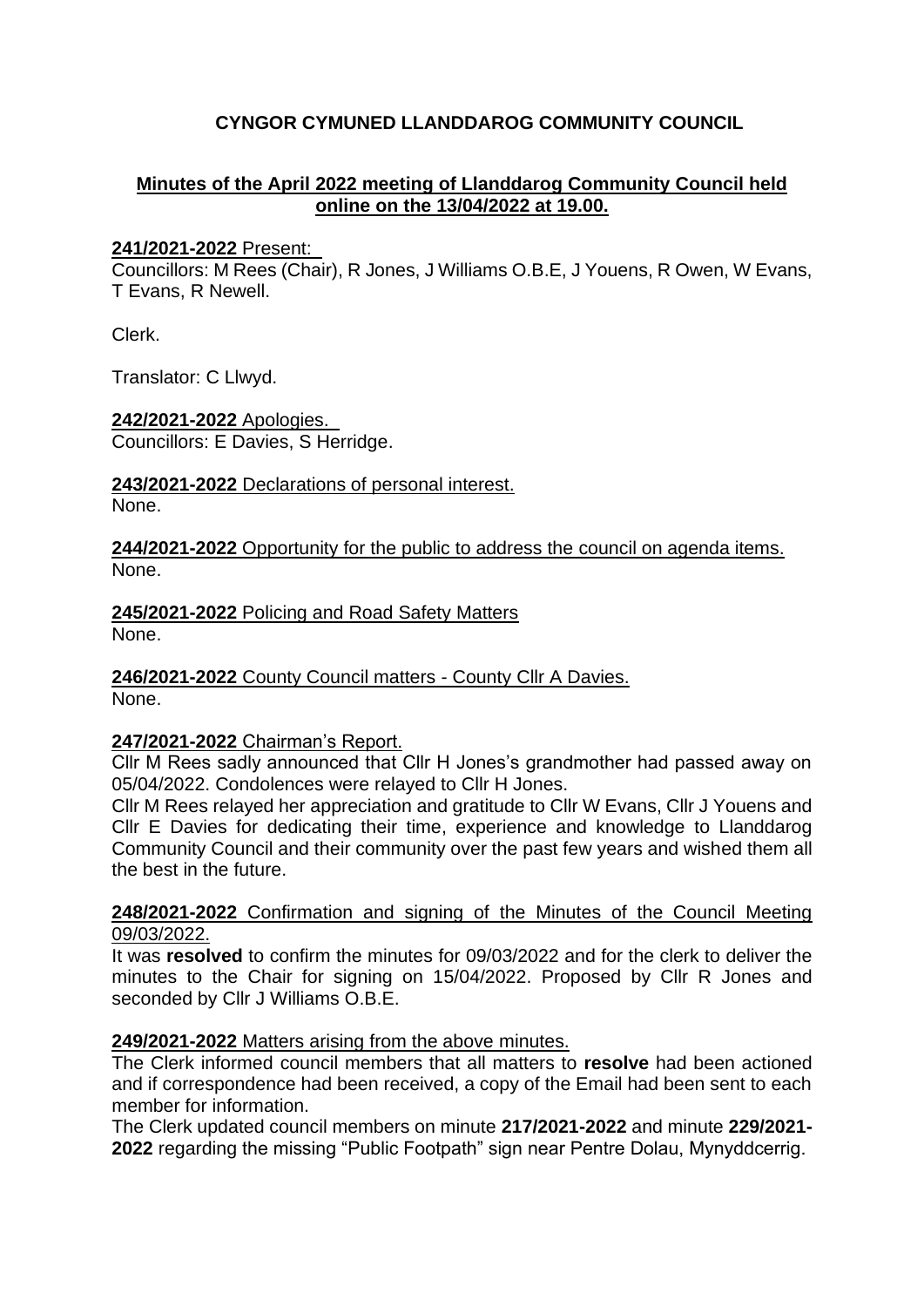An email was received from the Public Rights of Way department at Carmarthenshire County Council on 12/04/2022 stating that they are awaiting legal advice regarding the signage placed on the gate to deter ramblers from utilising the footpath. The other matters are being dealt with by other departments within the county council. **Resolved** to note.

The Clerk informed all council members that he had contacted Hywel Dda University Health Board regarding the communication boards available to communities to offer alternative and augmentative communication within community playgrounds. Unfortunately, no communication boards were available to Llanddarog Community Council as none had been allocated by Carmarthenshire County Council. **Resolved** to note.

### **250/2021-2022** To note correspondence or to list for consideration at a forthcoming council meeting.

The Clerk informed council members that a letter had been received from Llanddarog District Agricultural Show Society on 04/04/2022, asking for financial support and sponsorship for either the mountain and moorland class or the riding pony breeding class at the show on 25/06/2022. The matter was discussed by council members and as the show was previously sponsored in previous years prior to the Covid-19 pandemic it was decided to reinstate the funding in the 2022 – 2023 financial year. **Resolved** to note.

A Letter was received from Carmarthenshire County Council on 08/04/2022 confirming the result of the uncontested election of community councillors for Llanddarog Community Council. Please see following –

Cllr T Evans. Cllr S Herridge. Cllr R Jones. Cllr R Newell. Cllr R Owen. Cllr M Rees. Cllr J Williams O.B.E. Cllr K Waters.

Community council members will need to co opt 3 further community members to join the community council in the May meeting on 11/05/2022 to ensure a full council for 2022 – 2027. **Resolved** to note.

# **251/2021-2022** Planning.

None.

# **252/2021-2022** Payments.

The below payments were certified in the March monthly meeting and **ratified** in the April monthly meeting. Copies of invoices sent to all members electronically prior to payment for authorisation. Proposed by Cllr R Jones and seconded by Cllr R Newell.

| <b>Method of</b><br><b>Payment</b> | <b>Date</b> | <b>Suppliers &amp; Details</b> | Sum £ inc<br><b>VAT</b> |
|------------------------------------|-------------|--------------------------------|-------------------------|
| Online                             | 18/03/2022  | WCVA $Inv - 1378$              | 21.30                   |
| Online                             | 18/03/2022  | HMRC PAYE - Period 1           | 89.80                   |
| Online                             | 18/03/2022  | J.G Evans - March Payroll      | 343.23                  |
| Online                             | 18/03/2022  | Catrin Llwyd - CCLL7           | 119.00                  |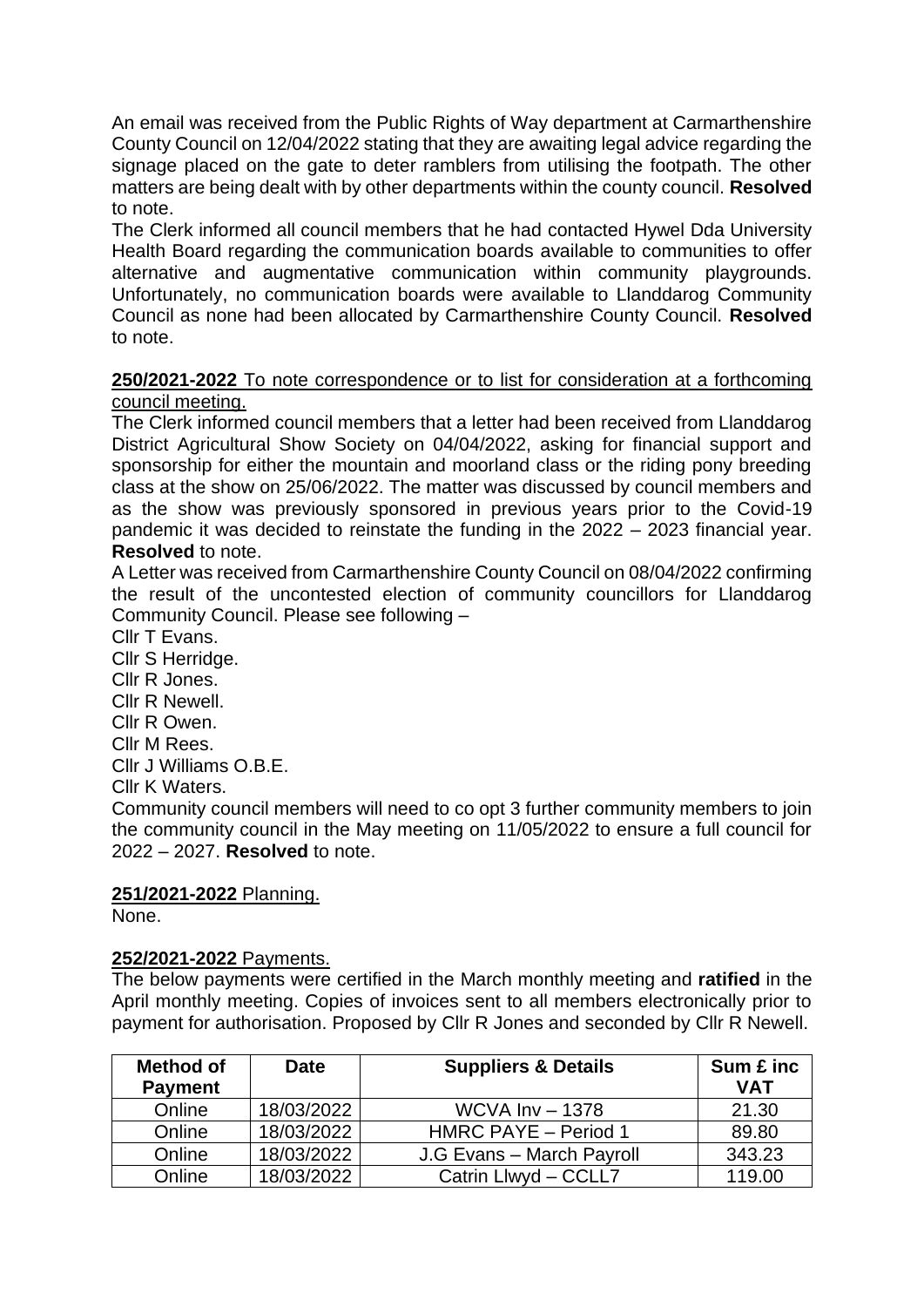| Online | 18/03/2022 | <b>Nest</b>                            | 32.58   |
|--------|------------|----------------------------------------|---------|
|        |            |                                        |         |
| Online | 18/03/2022 | <b>Wales Air Ambulance - Donation</b>  | 200.00  |
|        |            |                                        |         |
| Online | 18/03/2022 | <b>Teenage Cancer Trust - Donation</b> | 50.00   |
| Online | 18/03/2022 | SLCC - MEM238856-1                     | 171.00  |
| Online | 21/03/2022 | One Voice Wales - 1067                 | 201.00  |
|        |            | Carmarthenshire County Council -       |         |
| Online | 29/03/2022 | 96505004 (Lanterns)                    | 750.60  |
|        |            | Carmarthenshire County Council -       |         |
| Online | 29/03/2022 | 96530007 (Lighting Charges)            | 1807.75 |
| Online | 29/03/2022 | Audit Wales - Inv 006770               | 210.00  |

# **253/2021-2022** Receipts.

None.

### **254/2021-2022** To discuss the Queen's Platinum Jubilee Beacon 02/06/2022.

To view all previous minutes regarding this topic please go to minute **234/2021-2022** of the March meeting on 09/03/2021.

Proof of the Queen's Platinum Jubilee mugs were sent to all council members prior to the meeting, and it was decided to print 120 mugs in the colour purple with the jubilee logo in Welsh and the Llanddarog Community Council logo on the reverse side with "Cyflwynir gan / Presented by" above the council logo. All agreed. **Resolved** for the Clerk to obtain final proof and once inspected to order the mugs.

### **255/2021-2022** To receive the report of the Internal Financial Examiner for period 01/01/2022 - 31/03/2022.

Each member had been provided with a written report prior to the meeting. A full verbal report was provided by Cllr R Jones. The report confirmed the accuracy of the bank reconciliation and statement of accounts provided to the Council. It also confirmed the accuracy of the final budget report provided. It was proposed by Cllr W Evans and seconded by Cllr R Owen to accept the report. Members thanked Cllr R Jones and the Clerk for their work.

Each member had been provided with a copy of the 2021 – 2022 accounts prior to the meeting. The Clerk updated all council members with regards to income, expenditure and a complete budget report. The Clerk showed that certain topics of the budget had an overspend and others an underspend and an explanation was given to each topic.

# **256/2021-2022** Forum in order for Members to raise reports / questions through the Chairman.

Cllr J Youens reported that it had been an honour and a privilege to serve on Llanddarog Community Council and thanked all council members for their help and support during her term.

Cllr W Evans reported that it had been an honour and a privilege to serve on Llanddarog Community Council and Carmarthenshire County Council over the past 60 years and wished all council members good luck and good health in the future. Cllr W Evans also wished County Cllr A Davies all the best in the forthcoming election and thanked her for all her hard work over the past 5 years.